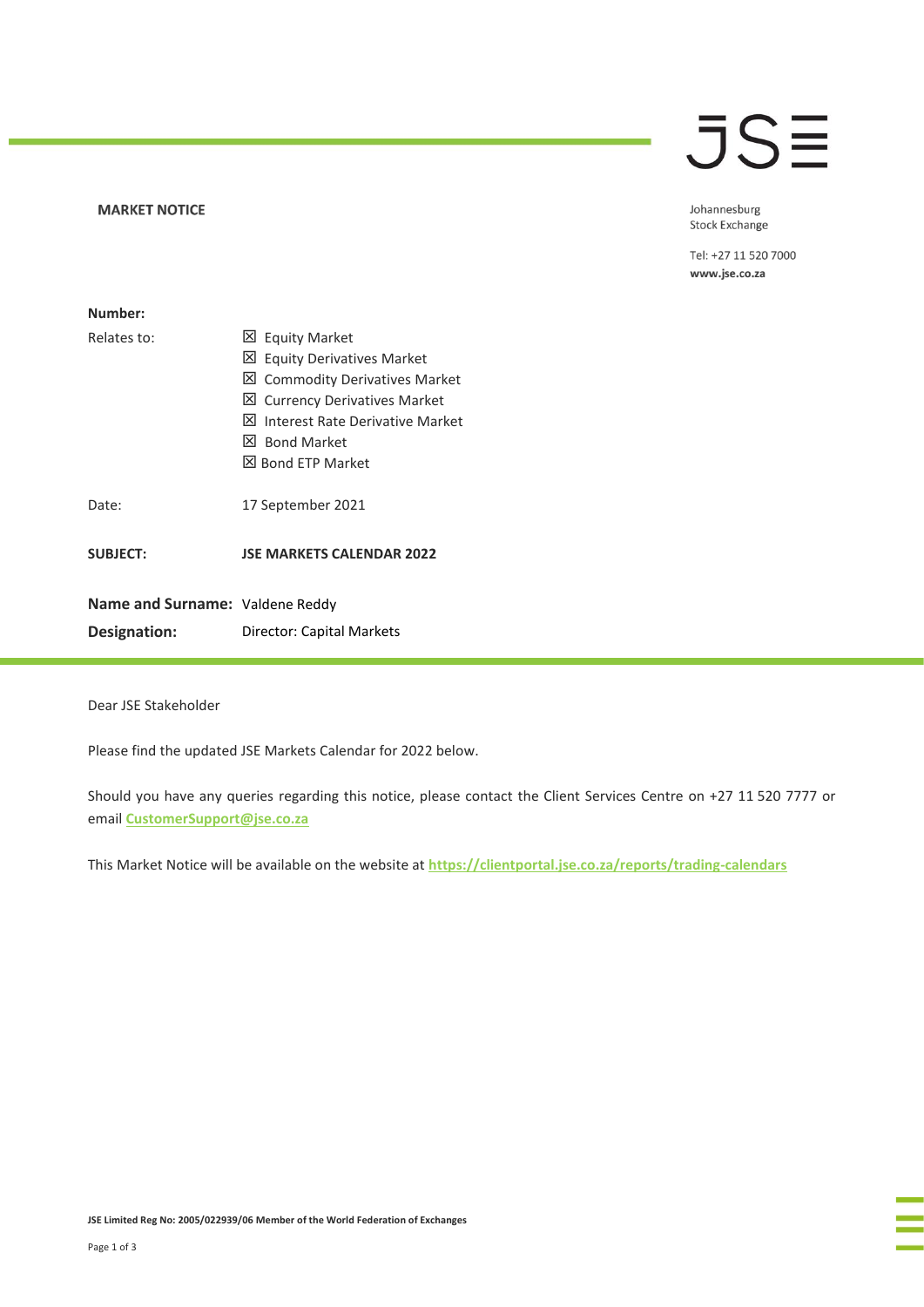## $JSE$

÷

à,

| <b>Month</b> | <b>Week</b>             | Mon                     | <b>Tues</b>    | Wed                     | <b>Thurs</b>   | Fri            | Sat                     | Sun            |
|--------------|-------------------------|-------------------------|----------------|-------------------------|----------------|----------------|-------------------------|----------------|
| Jan          | $\mathbf{1}$            |                         |                |                         |                |                | $\mathbf{1}$            | $\overline{2}$ |
| Jan          | $\overline{2}$          | 3                       | 4              | 5                       | 6              | $\overline{7}$ | 8                       | 9              |
| Jan          | 3                       | 10                      | 11             | 12                      | 13             | 14             | 15                      | 16             |
| Jan          | $\overline{\mathbf{4}}$ | 17                      | 18             | 19                      | 20             | 21             | 22                      | 23             |
| Jan          | 5                       | 24                      | 25             | 26                      | 27             | 28             | 29                      | 30             |
| Jan/Feb      | 6                       | 31                      | $\mathbf 1$    | $\overline{2}$          | $\overline{3}$ | 4              | 5                       | 6              |
| Feb          | $\overline{7}$          | $\overline{7}$          | 8              | 9                       | 10             | 11             | 12                      | 13             |
| Feb          | 8                       | 14                      | 15             | 16                      | 17             | 18             | 19                      | 20             |
| Feb          | 9                       | 21                      | 22             | 23                      | 24             | 25<br>25       | 26                      | 27             |
| Feb/Mar      | 10                      | 28                      | $\mathbf 1$    | $\overline{2}$          | $\mathsf{3}$   | 4              | 5                       | 6              |
| Mar          | 11                      | $\overline{7}$          | 8              | 9                       | 10             | 11             | 12                      | 13             |
| Mar          | 12                      | 14                      | 15             | 16                      | 17             | 18             | 19                      | 20             |
| Mar          | 13                      | 21                      | 22             | 23                      | 24             | 25             | 26                      | 27             |
| Mar/Apr      | 14                      | 28                      | 29             | 30                      | 31             | $\mathbf 1$    | $\overline{2}$          | 3              |
| Apr          | 15                      | $\overline{\mathbf{4}}$ | 5              | 6                       | $\overline{7}$ | 8              | 9                       | 10             |
| Apr          | 16                      | 11                      | 12             | 13                      | 14             | 15             | 16                      | 17             |
| Apr          | 17                      | 18                      | 19             | 20                      | 21<br>21       | 22             | 23                      | 24             |
| Apr/May      | 18                      | 25                      | 26             | 27                      | 28             | 29<br>29       | 30                      | $\mathbf 1$    |
| May          | 19                      | $\overline{2}$          | 3              | $\overline{\mathbf{4}}$ | 5 <sup>1</sup> | 6              | $\overline{7}$          | 8              |
| May          | 20                      | 9                       | 10             | 11                      | 12             | 13             | 14                      | 15             |
| May          | 21                      | 16                      | 17             | 18                      | 19             | 20             | 21                      | 22             |
| May          | 22                      | 23                      | 24             | 25                      | 26             | 27             | 28                      | 29             |
| May/Jun      | 23                      | 30                      | 31             | $\mathbf{1}$            | $\overline{2}$ | 3              | $\overline{\mathbf{4}}$ | 5              |
| June         | 24                      | 6                       | $\overline{7}$ | 8                       | 9              | 10             | 11                      | 12             |
| June         | 25                      | 13                      | 14             | 15<br>15                | 16             | 17             | 18                      | 19             |
| June         | 26                      | 20                      | 21             | 22                      | 23             | 24             | 25                      | 26             |
| June/Jul     | 27                      | 27                      | 28             | 29                      | 30             | $\mathbf 1$    | $\overline{2}$          | 3              |
| July         | 28                      | 4                       | 5              | $\boldsymbol{6}$        | $\overline{7}$ | 8              | 9                       | 10             |
| July         | 29                      | 11                      | 12             | 13                      | 14             | 15             | 16                      | 17             |
| July         | 30                      | 18                      | 19             | 20                      | 21             | 22             | 23                      | 24             |
| July         | 31                      | 25                      | 26             | 27                      | 28             | 29<br>29       | 30                      | 31             |
| Aug          | 32                      | $\mathbf{1}$            | $\overline{2}$ | $\overline{\mathbf{3}}$ | $\overline{4}$ | 5              | $6\phantom{1}$          | 7              |
| Aug          | 33                      | 8                       | 9              | 10                      | 11             | 12             | 13                      | 14             |
| Aug          | 34                      | 15                      | 16             | 17                      | 18             | 19             | 20                      | 21             |
| Aug          | 35                      | 22                      | 23             | 24                      | 25             | 26             | 27                      | 28             |
| Aug/Sep      | 36                      | 29                      | 30             | 31                      | $\mathbf 1$    | $\overline{2}$ | 3                       | $\overline{4}$ |
| Sep          | 37                      | 5                       | 6              | $\overline{7}$          | 8              | 9              | 10                      | 11             |
| Sep          | 38                      | 12                      | 13             | 14                      | 15             | 16             | 17                      | 18             |
| Sep          | 39                      | 19                      | 20             | 21                      | 22             | 23             | 24                      | 25             |
| Sep/Oct      | 40                      | 26                      | 27             | 28                      | 29             | 30<br>30       | $\mathbf{1}$            | $\overline{2}$ |
| Oct          | 41                      | 3                       | 4              | 5                       | 6              | 7              | 8                       | 9              |